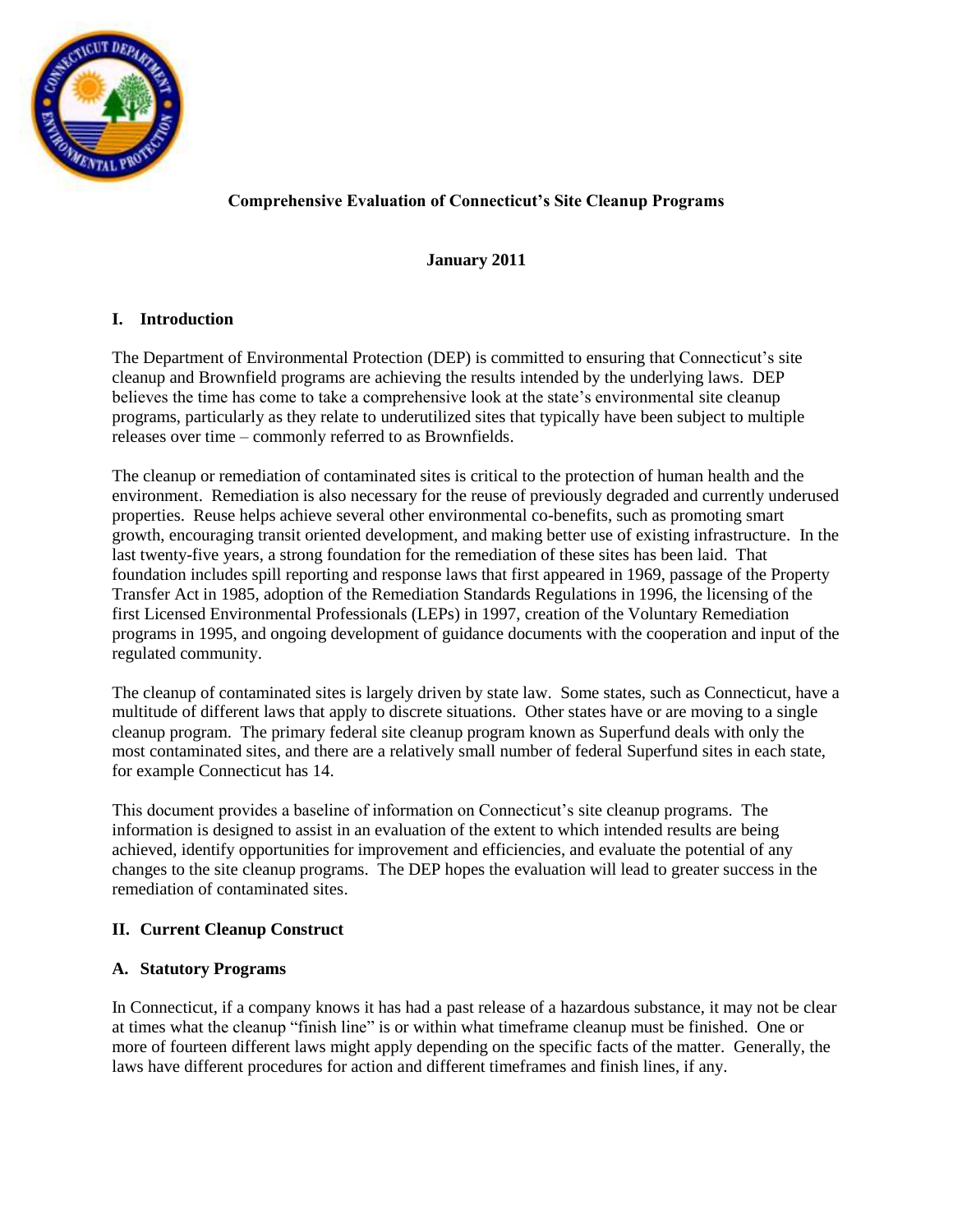Below is a list of laws that govern releases and pollution in Connecticut, and the year the original law was first adopted:

| <b>Authority</b>                                                        | <b>Statutory Reference</b>            | <b>Date</b> |
|-------------------------------------------------------------------------|---------------------------------------|-------------|
| Pollution or discharge of waste prohibition                             | CGS 22a-427                           | 1967        |
| Commissioner's authority to issue an order to require person to         | CGS 22a-432                           | 1967        |
| correct potential source of pollution                                   |                                       |             |
| Commissioner's authority to issue Orders to a landowner, or             | CGS 22a-433 and 428, respectively     | 1967        |
| municipality                                                            |                                       |             |
| <b>Release Reporting</b>                                                | CGS 22a-450                           | 1969        |
| <b>Release Response</b>                                                 | CGS 22a-451                           | 1969        |
| Commissioner's authority to respond to and mitigate spills and          | CGS $22a-449(a)$                      | 1969        |
| releases                                                                |                                       |             |
| PCB program                                                             | $CGS$ 22a-463 - 469a                  | 1976        |
| Potable Water Program - DEP authorized to provide short-term water      | CGS 22a-471                           | 1982        |
| to residents/schools if they are served by a contaminated private       |                                       |             |
| well, to investigate for the source of such contamination, and to issue |                                       |             |
| orders to either the responsible party (or if such party not known, to  |                                       |             |
| municipality) to supply safe drinking water.                            |                                       |             |
| Commissioner's authority to issue order to abate pollution              | $CGS 22a-430(d)$                      | 1982        |
| <b>Underground Storage Tanks</b>                                        | CGS 22a-449(d)-(h), RCSA 22a-449d-106 | 1983        |
| Property Transfer Act - If and when certain properties defined as       | CGS 22a-134                           | 1985        |
| "establishments" are transferred, they must be investigated by a party  |                                       |             |
| to the transfer and then remediated.                                    |                                       |             |
|                                                                         |                                       |             |
| <b>State Superfund</b>                                                  | 22a-133e                              | 1987        |
| <b>Voluntary Remediation Programs</b>                                   | CGS 22a-133x and -133y                | 1995        |
| Significant Environmental Hazard Notification                           | CGS 22a-6u                            | 1998        |
| Resource Conservation and Recovery Act (42 U.S.C. §6901 et seq.;        | RCSA 22a-449(c)-105(h)                | 2002        |
| "RCRA") Corrective Action regulations                                   |                                       |             |

## **B. Tools**

In addition to the laws identified above, the following tools facilitate remediation of contaminated sites in Connecticut.

- 1. Environmental Land Use Restrictions (ELURs) (CGS 22a-133n through -133s), enacted in 1994. An ELUR is a deed restriction, given by a property owner to the Commissioner, which runs with the land. It allows contaminants to remain on a property as long as activities on the property are limited to prevent unacceptable exposures to the contamination. The deed restriction "locks in" the assumption about future activities – for example, no residential use.
- 2. Remediation Standard Regulations (RSRs) (RCSA 22a-133k-1 through -3), adopted in 1996. These regulations provide a common endpoint for cleanups of some sites, but do not apply to all releases and contaminated sites. RSRs also contain alternatives to the standards, some of which are self-implementing and others that require DEP approval. Some alternatives are widely used at brownfield sites, such as Engineered Controls and ELURs.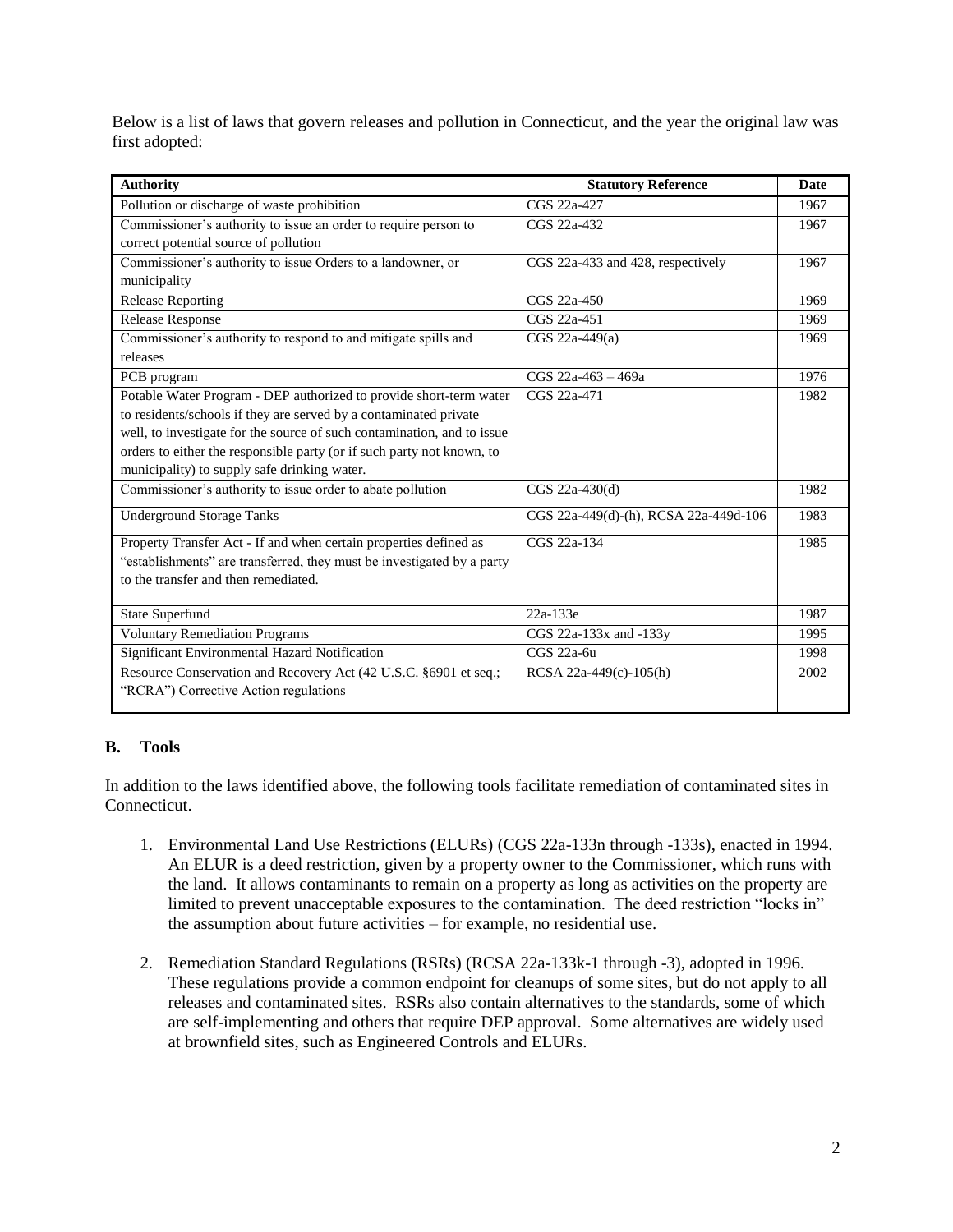- 3. Licensed Environmental Professionals (LEPs) (CGS 22a-133v), established by statute in 1995. Licensed by the Board of Examiners of Environmental Professionals, LEPs are authorized to oversee the investigation and cleanup of sites under the Transfer Act, Voluntary Programs and RCRA Corrective Action, if oversight is delegated by DEP. Working with an LEP allows responsible parties to proceed at a faster pace than the traditional process of submitting reports for DEP review and approval. DEP retains authority to audit the cleanup work. The LEP program also frees up DEP's limited resources to focus on higher priorities.
- 4. Guidance Documents. The DEP has issued a series of guidance documents to help LEPs and parties conducting cleanup work. Guidance documents provide transparency, and identify a standard of care that DEP has found acceptable over time. Such standardization and transparency provides efficiency and certainty for regulated parties and DEP, while still allowing other "custom" site-specific approaches to meet requirements. Guidance is usually drafted by a committee of DEP staff and other technical professionals, such as LEPs.
- 5. RCRA Corrective Action delegation from US EPA to DEP, starting in 2004. Delegation allows DEP to administer the federal program and applies to cleanup of releases at certain sites regulated by RCRA. Regulations to administer the program are adopted at RCSA 22a-449c-105(h).
- 6. State financial incentives and assistance:
	- a. Administered by DECD's Office of Brownfield Remediation & Development in cooperation with DEP:
		- i. Urban Sites Remedial Action Program
		- ii. Special Contaminated Property Remediation & Insurance Fund
		- iii. Dry Cleaning Establishment Remediation Fund
		- iv. US EPA Revolving Loan Funds awarded to DECD Hartford & Statewide
		- v. US EPA Site Assessment Program awarded to DECD
		- vi. Regional Brownfield Redevelopment Loan Fund
		- vii. Municipal Brownfield Pilots
	- b. Administered by DEP and a Review Board: UST Petroleum Cleanup Account (CGS 22a-449a through -449i, and 22a-449p), has been involved with the remediation of approximately 1,400 commercial tank sites, and 4,500 residential tank sites since 1992. Reimburses costs of investigation and cleanup.
- 7. Liability incentives. Prominent examples include:
	- a. Municipal Liability Relief:
		- i. Transfer Act exemptions for Municipalities
		- ii. Remediation Grants from DECD: no additional liability (32-9ee)
		- iii. Investigation: will not incur cleanup liability by entering property to investigate (22a-133dd)
	- b. Abandoned Brownfield Cleanup Program, enacted in 2009. Allows an innocent new owner, who acquires a brownfield (unused since 1999) to redevelop, clean up the property and avoid any state law obligation to investigate and clean up off-site contamination.
	- c. Transfer Act audits: three year window on DEP's authority to audit a final cleanup
	- d. Covenants Not to Sue (22a-133aa and -133bb), includes provisions to assist Brownfield redevelopment
	- e. State Liability Relief for innocent owners (defined at 22a-452d)
	- f. Third Party Liability Relief (22a-133ee): non-responsible parties that own a contaminated property, and investigate/remediate it, have no liability for costs or damages to any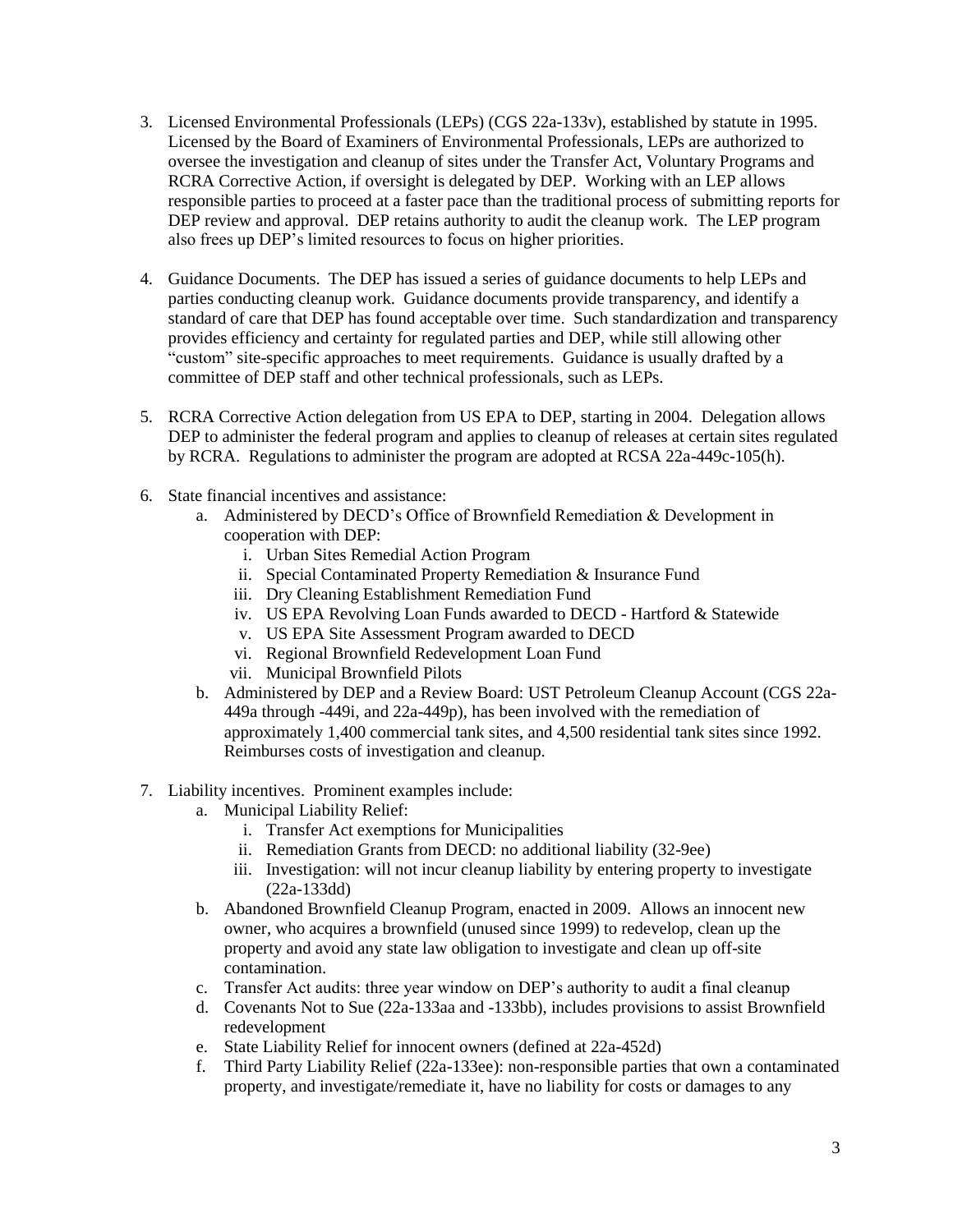person other than state or federal government for pollution on or from such owner's property that occurred prior to such owner taking title

There have been many recent activities to improve the above-referenced tools. For instance, the LEP regulations are currently undergoing a proposed amendment process; the public hearing was held in November 2010. In addition, recent guidance documents include Site Characterization (2007, updated 2010), Verification (2008), Engineered Controls (2009, updated 2010), Well Receptor Survey (2009), Laboratory Quality Assurance and Quality Control (2006-2009, updated 2010) and ELURs (2010).

As part of DEP's commitment to a lean culture, site cleanup-related "Lean Teams" used a "kaizen" event (a week-long event to take apart a process, identify waste, and reassemble the value-added steps) to improve efficiency and quality. The three teams are implementing improvements on:

- Engineered Controls application/approval process,
- ELURs application/approval process, and
- Potable Water program supply of short-term safe drinking water.

### **C. Comparison of themes/actions**

Each cleanup law has its own trigger and targeted outcome, which may differ in some way with the other laws.

| <b>Statute</b>                            | <b>Required to</b><br><b>Control</b><br>short-term<br>hazards | <b>Required</b><br>to Timely<br><b>Control</b><br><b>Migration</b><br>of<br><b>Pollution</b> | <b>Trigger for</b><br>Requirement<br>to Act                                                         | Requirement<br><b>Applies to</b><br><b>Release or</b><br>Site-wide      | <b>Required to</b><br>Self-implement<br>Action (don't<br>wait for DEP to<br>require action)   | Published,<br>standardized<br>finish line | <b>Published</b><br><b>Timeline</b><br>to Finish<br><b>Cleanup</b> |
|-------------------------------------------|---------------------------------------------------------------|----------------------------------------------------------------------------------------------|-----------------------------------------------------------------------------------------------------|-------------------------------------------------------------------------|-----------------------------------------------------------------------------------------------|-------------------------------------------|--------------------------------------------------------------------|
| Spills/releases<br>$22a-450$ and<br>451   | Yes                                                           | Yes                                                                                          | Release exists                                                                                      | Release                                                                 | Yes                                                                                           | N <sub>o</sub>                            | No                                                                 |
| <b>Transfer Act</b><br>22a-134            | No                                                            | No                                                                                           | If and when a<br>property<br>transfers, if<br>property meets<br>definition of an<br>"Establishment" | Site-wide                                                               | Investigate -Yes<br>$Cleanup - No$<br>(pre $10/1/09$ )<br>$Cleanup - Yes$<br>$-post 10/1/09)$ | Yes - RSRs                                | Only if<br>property<br>transferred<br>after<br>10/2009             |
| Voluntary<br>$22a-133x$ and<br>$22a-133y$ | No                                                            | No                                                                                           | Voluntary                                                                                           | Release or<br>Site-wide $-$<br>$22a - 133x$<br>Site-wide-<br>$22a-133y$ | No                                                                                            | Yes - RSRs                                | No                                                                 |

**Current Legal Requirement for Regulated Parties to perform response actions**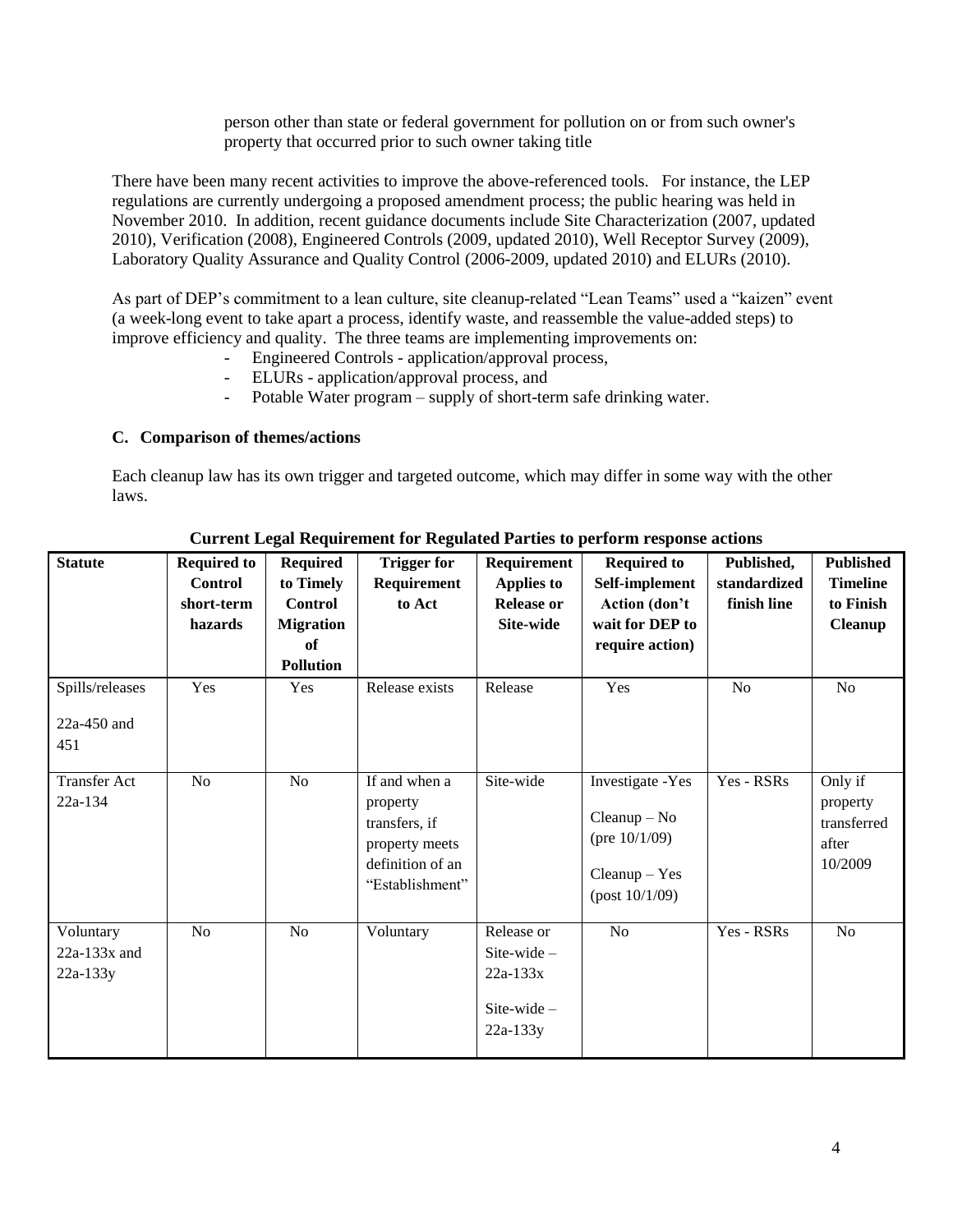| <b>Statute</b>                                                                      | <b>Required to</b><br><b>Control</b><br>short-term<br>hazards | <b>Required</b><br>to Timely<br><b>Control</b><br><b>Migration</b><br>of<br><b>Pollution</b> | <b>Trigger for</b><br>Requirement<br>to Act | Requirement<br><b>Applies to</b><br><b>Release or</b><br>Site-wide | <b>Required to</b><br>Self-implement<br>Action (don't<br>wait for DEP to<br>require action) | Published,<br>standardized<br>finish line   | Published<br><b>Timeline</b><br>to Finish<br><b>Cleanup</b> |
|-------------------------------------------------------------------------------------|---------------------------------------------------------------|----------------------------------------------------------------------------------------------|---------------------------------------------|--------------------------------------------------------------------|---------------------------------------------------------------------------------------------|---------------------------------------------|-------------------------------------------------------------|
| Significant<br>Hazard<br>Notification<br>$22a-6u$                                   | In part                                                       | Potentially                                                                                  | Knowledge of<br>release above<br>thresholds | Release                                                            | N <sub>o</sub>                                                                              | N <sub>o</sub>                              | N <sub>o</sub>                                              |
| Underground<br><b>Storage Tanks</b><br>(CGS 22a-<br>$449(d)$ -(h)                   | Yes                                                           | Yes                                                                                          | Release exists                              | Release                                                            | In part                                                                                     | In part $-$<br><b>RSRs</b>                  | N <sub>o</sub>                                              |
| <b>RCRA</b><br>Corrective<br>Action<br>regulations<br>(RCSA 22a-<br>$449(c)-105(h)$ | N <sub>o</sub>                                                | N <sub>o</sub>                                                                               | Release exists<br>at a RCRA<br>facility     | Site-wide                                                          | In part                                                                                     | Yes - RSRs                                  | N <sub>o</sub>                                              |
| Potable Water<br>22a-471                                                            | In part                                                       | N <sub>o</sub>                                                                               | None                                        | Release                                                            | N <sub>o</sub>                                                                              | N <sub>o</sub>                              | N <sub>o</sub>                                              |
| PCB Program<br>$(CGS 22a-463 -$<br>467)                                             | Yes                                                           | Yes                                                                                          | Release exists                              | Release                                                            | In part                                                                                     | $Yes - RSRs$<br>and federal<br>requirements | N <sub>o</sub>                                              |

### **D. Data**

It is difficult to measure how well the site cleanup programs are working, due to a variety of factors. There is no direct measurement for risk reduction. We can measure "cleanups completed," though not all cleanup laws/programs have finish lines, and those that do may have different finish lines. As we look at data, two caveats apply. One, some laws do not specify a "finish line," and instead merely initiate a process, leaving vague what the law intended as a successful endpoint or final compliance. Two, a site may not have reached a formal, clear "all done" finish line, yet significant cleanup and risk reduction may have been achieved at the site.

The following table summarizes major site cleanup program data.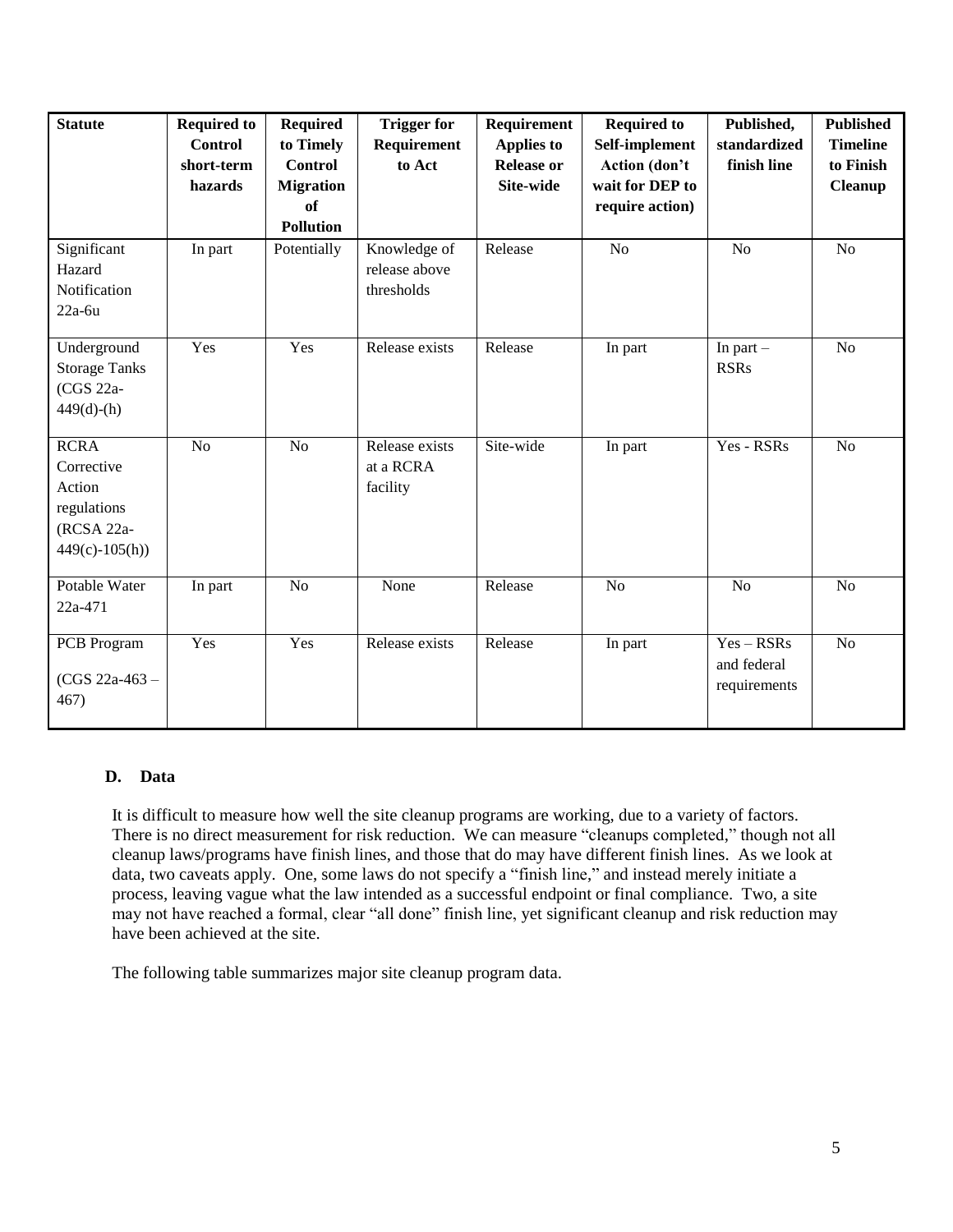| <b>Statutory Program</b>              | Number of<br>Sites (approx) | Number of<br><b>Cleanups</b><br>Completed<br>$\left($ approx $\right)$ | <b>Average Years to</b><br><b>Complete Cleanup</b><br>(approx) | <b>Average New</b><br><b>Sites per Year</b><br>(approx) |
|---------------------------------------|-----------------------------|------------------------------------------------------------------------|----------------------------------------------------------------|---------------------------------------------------------|
| <b>Transfer Act</b>                   | 3,762                       | 395                                                                    | 7 years for those<br>that complete                             | 200                                                     |
| <b>State Superfund</b>                | 12                          | $\overline{\mathbf{4}}$                                                | data not available                                             | $\leq$ 1                                                |
| Federal Superfund                     | 14                          | 8                                                                      | 15 years                                                       | $\leq$ 1                                                |
| (National Priority List)              |                             |                                                                        |                                                                |                                                         |
| Voluntary 22a-133x                    | 381                         | 23                                                                     | data not available                                             | 23                                                      |
| Voluntary 22a-133y                    | 78                          | 11                                                                     | data not available                                             | 6                                                       |
| "Significant Hazard"<br>notifications | 600                         | No complete<br>cleanup required<br>by statute                          | No complete<br>cleanup required                                | 55                                                      |
| <b>RCRA Corrective Action</b>         | 238                         | 34                                                                     | data not available                                             | $\bf{0}$                                                |

#### **Site Cleanup Program Data**

The above data can provide the basis for further analysis of site cleanup in Connecticut. For instance, under the Transfer Act, after 25 years relatively few sites have achieved the final cleanup endpoint. The factors responsible for this result may include:

- no statutory deadline to complete cleanup,
- over-reliance on expecting a future owner to do the work,
- cleanup is not counted as "complete" until all long-term remedies and monitoring are finished,
- DEP's ability to provide sufficient resources for timely action, when needed,
- sites where contamination is decades old, creating complex challenges such as off-site migration, bedrock impacts, or ground and surface water impacts, and/or
- waiting years for a transfer to trigger an investigation.

#### **III. Past Evaluations and Changes**

#### **A. Recent amendments to site cleanup laws**

The site cleanup program statutes have evolved over time. Many statutes have been amended a little at a time, usually independent of other cleanup statutes and regulations. That has led to what some call a "patchwork" of laws, each operating on its own instead of as part of a single system. Some past amendments to cleanup laws are highlighted below:

- 1996: Transfer Act amended to:
	- o create affirmative requirement to investigate releases (prior to 1996, parties had no affirmative requirement to conduct investigations); and
	- o allowed DEP to delegate oversight to LEPs.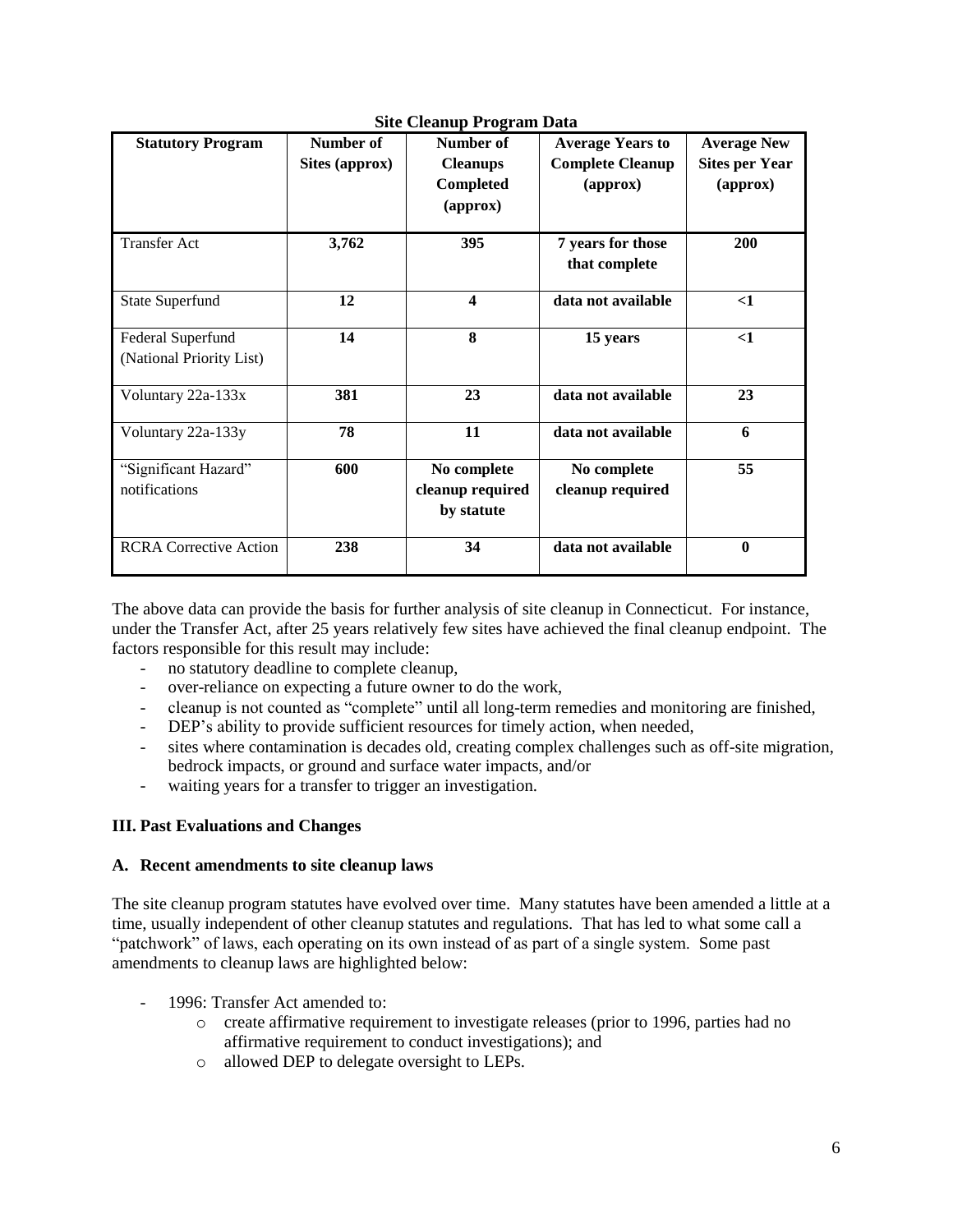- 2002: RCRA regulations amended:
	- o to make 100 of the 268 Corrective Action sites subject to an affirmative requirement to complete investigation and, when cleanup is complete, to meet the RSRs.
- 2007: Transfer Act amended to provide:
	- o quicker delegation to LEP oversight;
	- o affirmative obligation to submit investigation completion reports and remedial action plans within specified timeframes; and
	- o audit certainty: 3 year window for DEP to audit cleanup at LEP-lead sites.
- 2009: Transfer Act amended to provide:
	- o 8 year timeline to complete cleanup or support interim verification indicating most active remediation has been completed; and
	- o expanded exemptions for municipalities.

### **B. Brownfields action**

The legislature has set up various Brownfield Task Forces over the past several years to explore opportunities to promote the cleanup and reuse of brownfield properties, and to make recommendations for public and private sector actions. Many of the changes outlined in the proceeding sections highlight some of the legislative improvements stemming from the efforts of those Task Forces. See also the website of the Office of Brownfield Remediation and Development – [www.ctbrownfields.gov](http://www.ctbrownfields.gov/) – within the Department of Economic and Communities Development, for additional information on the state's brownfield programs.

### **IV. Opportunities for the future**

A comprehensive evaluation of the site cleanup programs is worthwhile to find opportunities for improvement. While progress has been made in the past through incremental improvements, the Brownfields Task Force indicated in their last report (February 2009) that sweeping changes remain necessary. The comprehensive evaluation should determine the extent and scope of changes to the site cleanup programs, and provide an opportunity for broad stakeholder input to ensure all interests are represented. Improvements could come in the form of statutes, regulations, guidance, program administration, best practices guidelines, and/or education. Recommended goals and analysis include the following:

### **A. Desired outcomes**

- 1. Healthy Connecticut
- 2. Healthy economy and job growth
- 3. Sustainable communities
- 4. Environmental Justice

### **B. Overarching analysis**

- 1. Is the current framework achieving the goals of the existing laws?
- 2. What are specific impediments to prompt clean up under existing site cleanup programs?
- 3. What mix of improvements could achieve better cleanup results?
- 4. Is there value in a comprehensive overhaul of laws governing remediation?